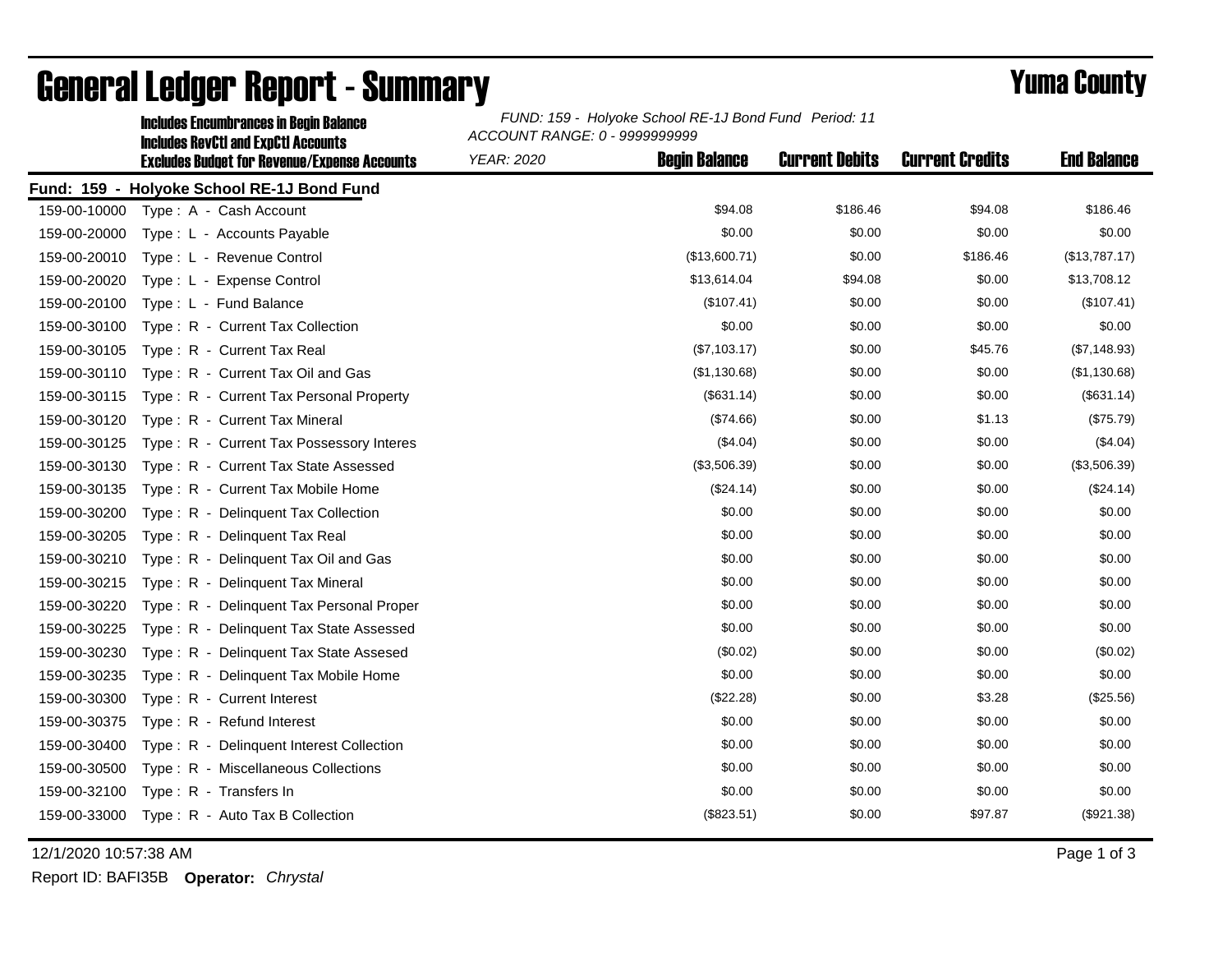|              | <b>Includes Encumbrances in Begin Balance</b><br><b>Includes RevCtI and ExpCtI Accounts</b> |                                                     | FUND: 159 - Holyoke School RE-1J Bond Fund Period: 11<br>ACCOUNT RANGE: 0 - 9999999999 |          |                             |                       |                                  |                    |
|--------------|---------------------------------------------------------------------------------------------|-----------------------------------------------------|----------------------------------------------------------------------------------------|----------|-----------------------------|-----------------------|----------------------------------|--------------------|
|              |                                                                                             | <b>Excludes Budget for Revenue/Expense Accounts</b> | <b>YEAR: 2020</b>                                                                      |          | <b>Begin Balance</b>        | <b>Current Debits</b> | <b>Current Credits</b>           | <b>End Balance</b> |
|              |                                                                                             | Fund: 159 - Holyoke School RE-1J Bond Fund          |                                                                                        |          |                             |                       |                                  |                    |
| 159-00-33100 |                                                                                             | Type: R - Auto Tax A & F Collection                 |                                                                                        |          | (\$280.68)                  | \$0.00                | \$38.42                          | (\$319.10)         |
| 159-00-49100 |                                                                                             | Type: X - Treasurer Fees                            |                                                                                        |          | \$0.00                      | \$0.00                | \$0.00                           | \$0.00             |
| 159-00-49401 |                                                                                             | Type: X - Transfer Out                              |                                                                                        |          | \$0.00                      | \$0.00                | \$0.00                           | \$0.00             |
| 159-00-49500 |                                                                                             | Type: X - Checks Written / ACH Transfer             |                                                                                        |          | \$13.614.04                 | \$94.08               | \$0.00                           | \$13,708.12        |
|              |                                                                                             | Fund: 159 - Holyoke School RE-1J Bond Fund          |                                                                                        | Totals : | \$13.33                     | \$374.62              | \$467.00                         | (\$79.05)          |
|              |                                                                                             | <b>Total Fund Revenues:</b>                         | \$186.46                                                                               |          | <b>Total Fund Expenses:</b> | \$94.08               | <b>Net Revenue Over Expense:</b> | \$92.38            |

## General Ledger Report - Summary **Example 2018** Yuma County